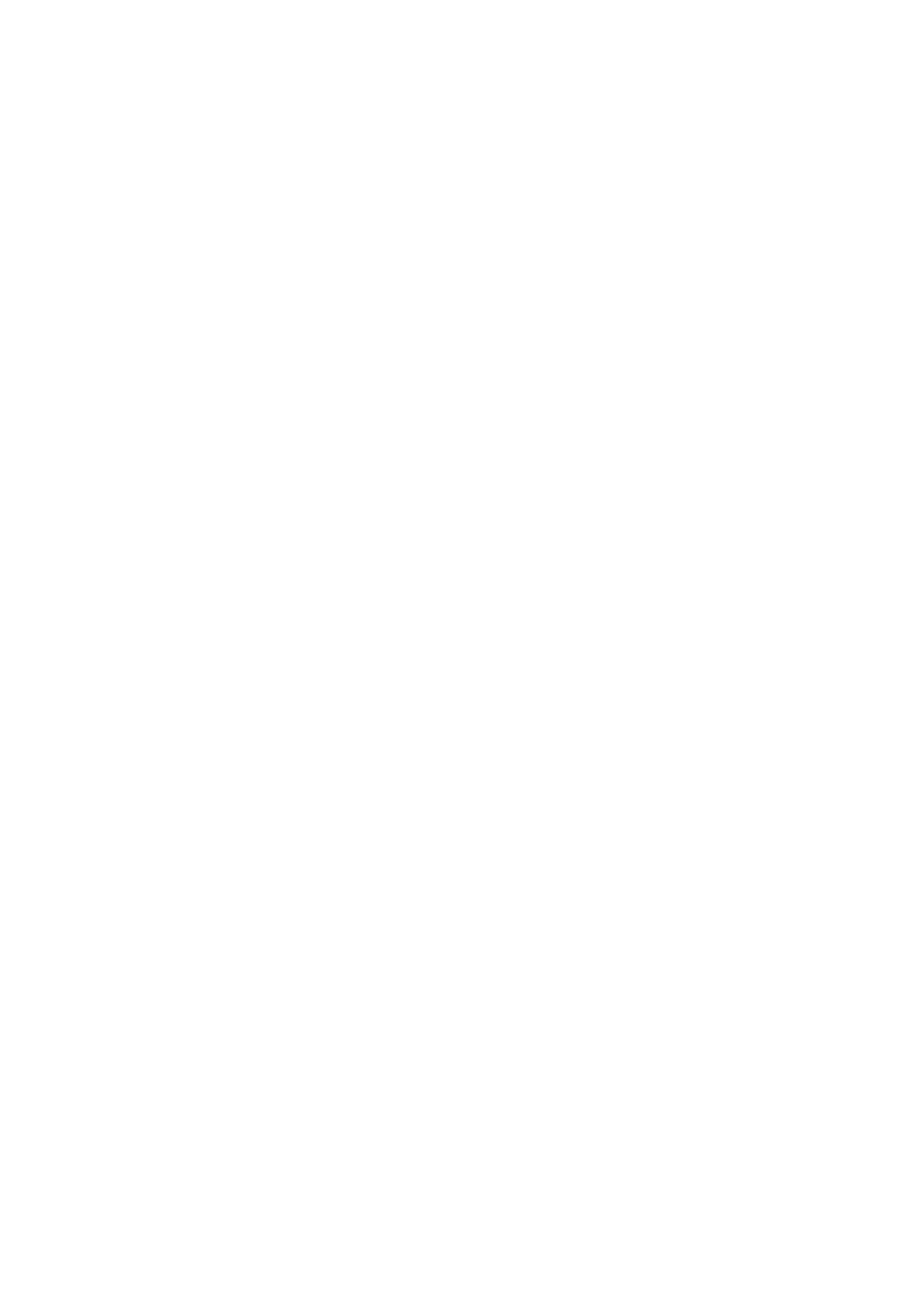#### **REPORT**

#### **Introduction**

The Standardised European Rules of the Air ("SERA"), are implemented in the European Union by Commission Implementing Regulation (EU) 923/2012, as amended, and apply to every aircraft operating in EU airspace. SERA applies to every aircraft operating in EU airspace, regardless of type or state of registration.

The majority of the Island's airspace sits within Functional Airspace Block Europe Central, and so it is important for aviation safety that a common set of rules is followed. Jersey has chosen to align with SERA and these rules are implemented through the Air [Navigation \(Rules of the Air\) \(Jersey\) Regulations 2017](https://www.jerseylaw.je/laws/revised/Pages/03.250.65.aspx) (the "Rules of the Air Regulations"), as amended, to ensure the continued free flow of air traffic to and from the Island.

An amendment to the Rules of the Air Regulations is required to update and expand the definition of "safety-sensitive personnel" to include aerodrome operations personnel, rescue, fire-fighting and maintenance personnel, and personnel allowed unescorted access to the movement area, in addition to crew members, aircraft maintenance personnel and air traffic controllers. Safety-sensitive personnel are prohibited from undertaking a function while under the influence of any psychoactive substances, and the amendment would improve the safety of civil aviation in Jersey and bring the Rules of the Air Regulations in line with the current SERA definition.

#### **Amendments to Jersey legislation required**

In order that Jersey can make this change, the Air Navigation (Rules of the Air) (Jersey) Regulations 2017 require amending. The Legislative Drafting Office has therefore drafted the Air Navigation (Rules of the Air) (Amendment No. 2) (Jersey) Regulations 202-, which would enact the required changes.

#### **Financial and manpower implications**

There are no financial or manpower implications for the States arising from the adoption of these draft Regulations.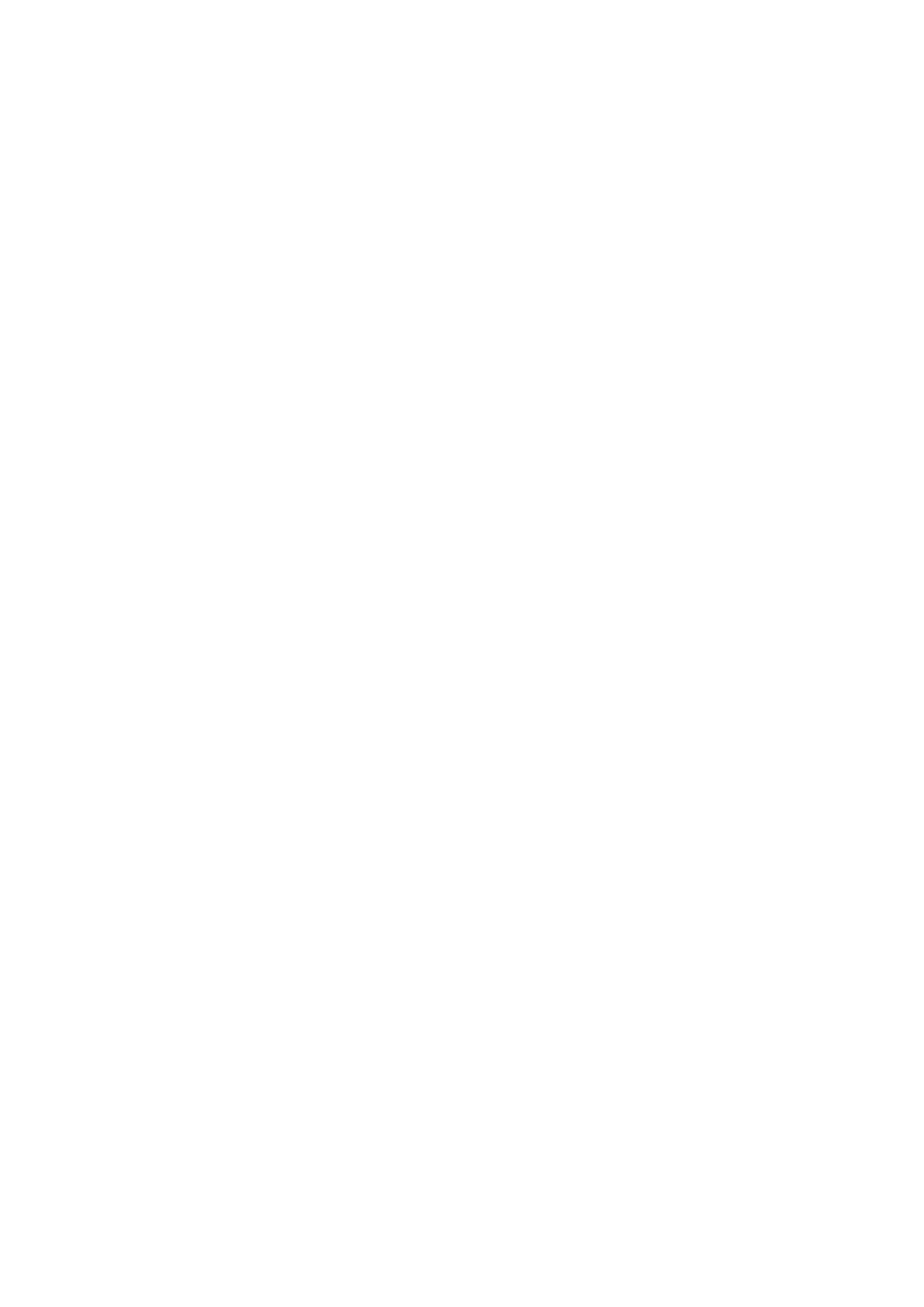### **EXPLANATORY NOTE**

These Regulations, if passed, would amend the Jersey Rules of the Air 2017 (the "Rules of the Air") set out in the Schedule to the Air Navigation (Rules of the Air) (Jersey) Regulations 2017 to expand the definition of the term "safety-sensitive personnel" in line with current international standards so that in addition to a crew member, aircraft maintenance personnel and air traffic controller, it includes aerodrome operations personnel, rescue, fire-fighting and maintenance personnel and personnel allowed unescorted access to the movement area of an aerodrome (*Regulation 1*).

Under Rule 8 of the Rules of the Air, a person whose function is critical to the safety of aviation because that person is a safety-sensitive personnel must not undertake that function while under the influence of any psychoactive substance, by reason of which human performance is impaired. Further, safety-sensitive personnel must not engage in any kind of problematic use of substances as defined in Rule 1(1) of the Rules of the Air. The effect of the amendment is that the prohibitions in Rule 8 of the Rules of the Air would now also apply to aerodrome operations personnel, rescue, fire-fighting and maintenance personnel and personnel allowed unescorted access to the movement area of an aerodrome.

These Regulations come into force 7 days after they are made.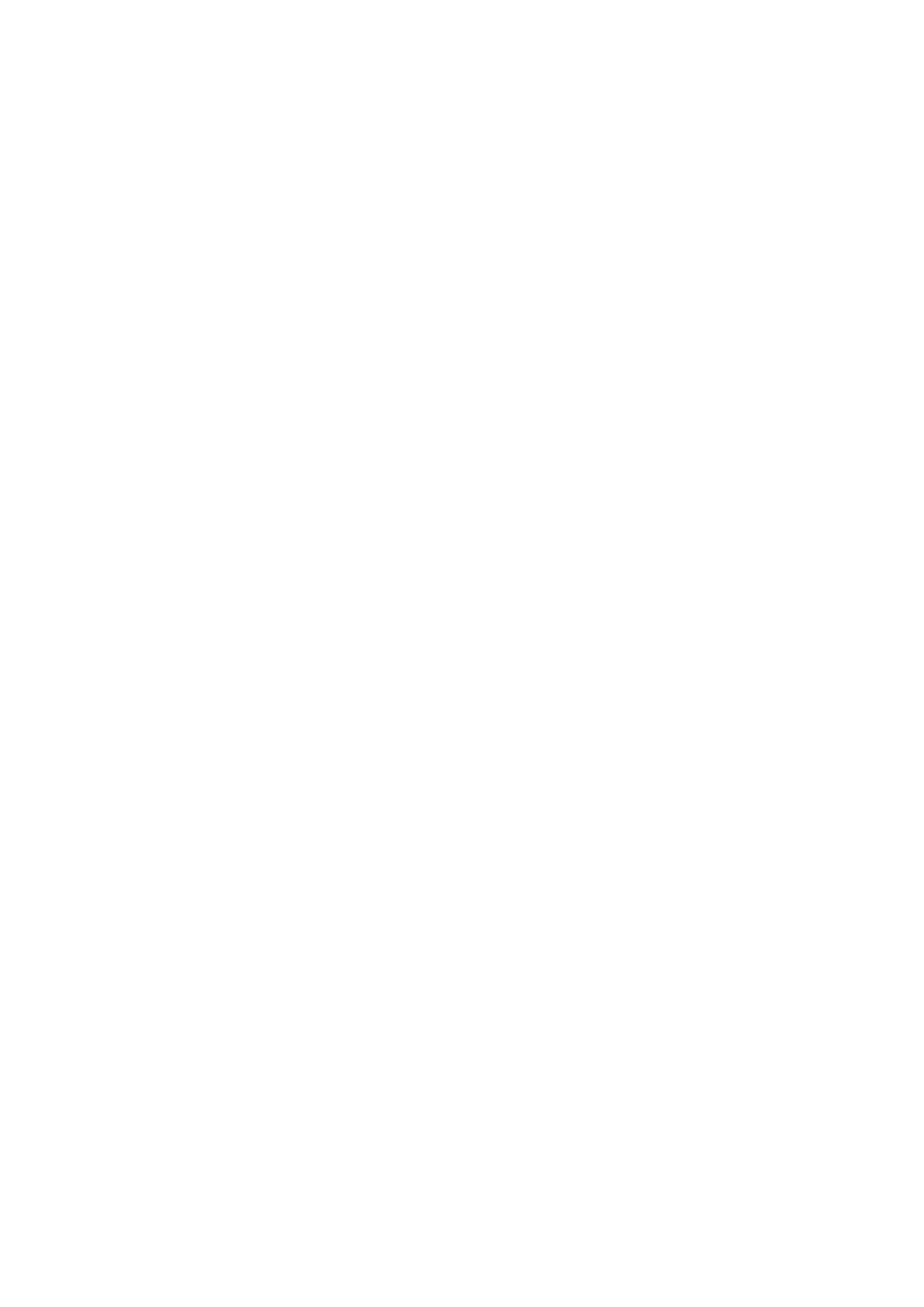

# **DRAFT AIR NAVIGATION (RULES OF THE AIR) (AMENDMENT No. 2) (JERSEY) REGULATIONS 202-**

*Made [date to be inserted] Coming into force [date to be inserted]*

**THE STATES** make these Regulations under Article 46 of the Air Navigation (Jersey) Law  $2014<sup>1</sup>$  –

### **1 Rule 1 (interpretation) of Jersey Rules of the Air 2017 amended**

In Rule 1 of the Jersey Rules of the Air 2017 set out in the Schedule to the Air Navigation (Rules of the Air) (Jersey) Regulations  $2017^2$ , for the definition "safety sensitive personnel" there is substituted –

> " "safety-sensitive personnel" means a person who might endanger aviation safety if that person performs duties and functions improperly, including a crew member, aircraft maintenance personnel, aerodrome operations personnel, rescue, fire-fighting and maintenance personnel, personnel allowed unescorted access to the movement area and air traffic controller;".

## **2 Citation and commencement**

These Regulations may be cited as the Air Navigation (Rules of the Air) (Amendment No. 2) (Jersey) Regulations 202- and come into force 7 days after they are made.